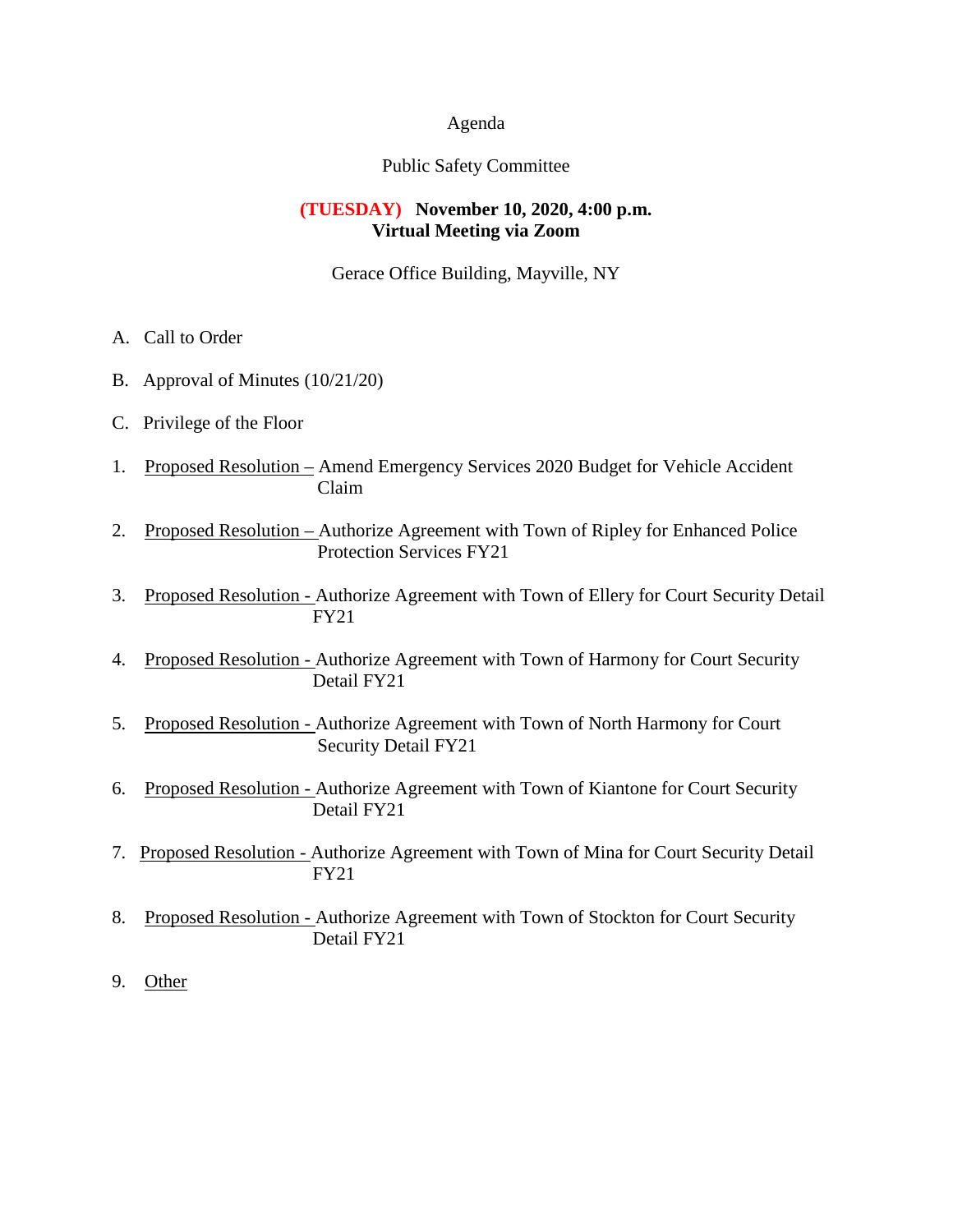**TITLE:** Amend Emergency Services 2020 Budget for Vehicle Accident Claim

**BY:** Public Safety and Audit & Control Committees:

**AT THE REQUEST OF:** County Executive Paul M. Wendel, Jr.:

WHEREAS, the Emergency Medical Services (EMS) Fly Car known as Medic 74 was involved in an accident; and

WHEREAS, the Chautauqua County Insurance Department, on behalf of the Office of Emergency Services, submitted a claim to New York Mutual Insurance Reciprocal; and

WHEREAS, Chautauqua County has an invoice due for the vehicle repair, and has been reimbursed in the amount of \$3,285.73 for expenses incurred less the deductible of \$2,500; now therefore be it

RESOLVED, That the Director of Finance is hereby directed to make the following changes to the 2020 Adopted Budget:

INCREASE APPROPRIATION ACCOUNT: A.3989.EMS.4 Contractual – Emergency Medical Service, Fly Car & Ambulance Services \$3,286

INCREASE REVENUE ACCOUNT: A.3989.EMS.R268.0000 Sale of Property/Compensa—Insurance Recoveries \$3,286

**\_\_\_\_\_\_\_\_\_\_\_\_\_APPROVED \_\_\_\_\_\_\_\_\_\_\_\_\_VETOES (VETO MESSAGE ATTACHED)**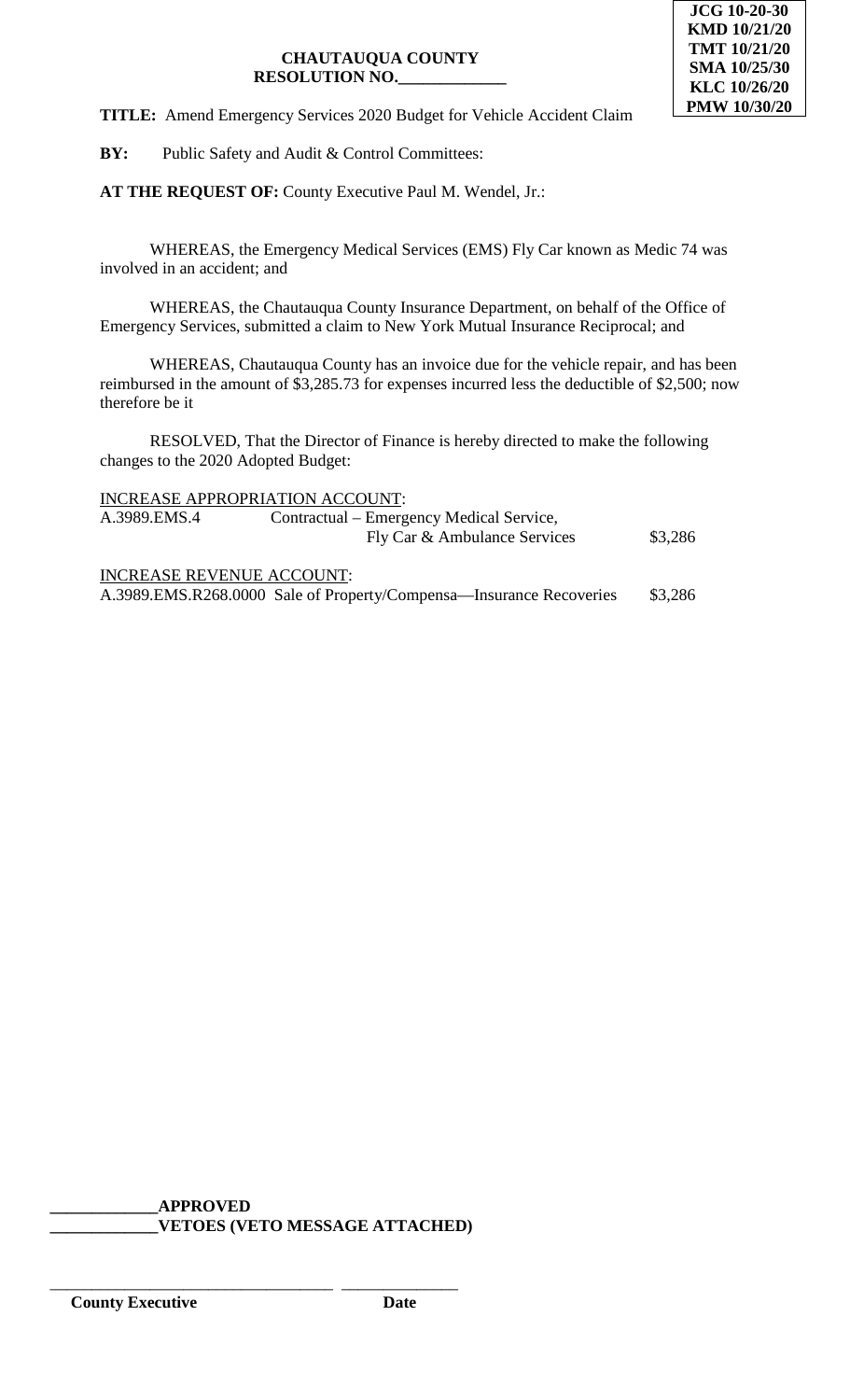**TITLE:** Authorize Agreement with Town of Ripley for Enhanced Police Protection Services FY21

**BY:** Public Safety and Audit & Control Committees:

**AT THE REQUEST OF:** County Executive Paul M. Wendel, Jr.:

WHEREAS, the Town of Ripley has requested the Chautauqua County Office of the Sheriff provide enhanced police services within the geographic boundaries of the Township during the 2021 calendar year; and

WHEREAS, the Chautauqua County Sheriff has negotiated a tentative agreement with the Town of Ripley for the period of January 1, 2021 through December 31, 2021 for an estimated cost not to exceed \$35,000.00, based on an hourly rate of at least \$43.08 and a holiday hourly rate of at least \$54.52; and

WHEREAS, this revenue is included in the 2021 Tentative Budget so no budget amendments are needed; now therefore be it

RESOLVED, That the County Executive is hereby authorized and empowered to execute an agreement with the Town of Ripley for enhanced police services as set forth above with revenues to be credited to revenue account A.3110.----.R226.0000.

**\_\_\_\_\_\_\_\_\_\_\_\_\_APPROVED \_\_\_\_\_\_\_\_\_\_\_\_\_VETOES (VETO MESSAGE ATTACHED)**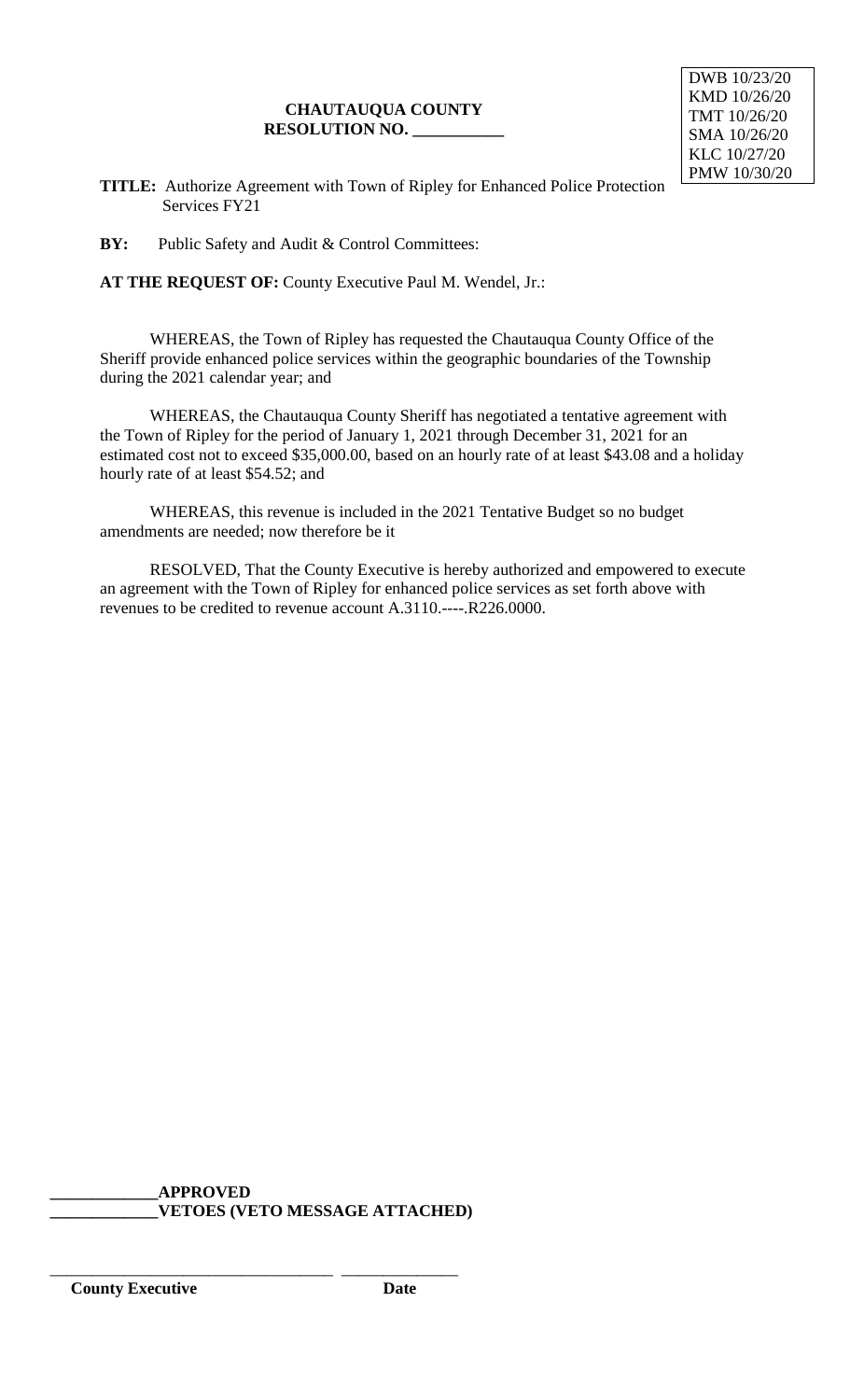**TITLE:** Authorize Agreement with Town of Ellery for Court Security Detail FY21

**BY:** Public Safety and Audit & Control Committees:

**AT THE REQUEST OF:** County Executive Paul M. Wendel, Jr.:

WHEREAS, the Town of Ellery has requested that the Chautauqua County Office of the Sheriff provide part-time deputy sheriffs for court security detail on designated court nights; and

WHEREAS, the County Sheriff has negotiated a tentative agreement with the Town of Ellery for the period of January 1, 2021 through December 31, 2021, for an estimated cost not to exceed \$3,000.00, based on an hourly rate of at least \$32.80; and

WHEREAS, this revenue is included in the 2021 Tentative Budget so no budget amendments are needed; now therefore be it

RESOLVED, That the County Executive is authorized and empowered to execute an agreement with the Town of Ellery for court security as set forth above, with revenue to be credited to revenue account A.1162.1110.R226.000.

**\_\_\_\_\_\_\_\_\_\_\_\_\_APPROVED \_\_\_\_\_\_\_\_\_\_\_\_\_VETOES (VETO MESSAGE ATTACHED)**

\_\_\_\_\_\_\_\_\_\_\_\_\_\_\_\_\_\_\_\_\_\_\_\_\_\_\_\_\_\_\_\_\_\_ \_\_\_\_\_\_\_\_\_\_\_\_\_\_

**County Executive Date**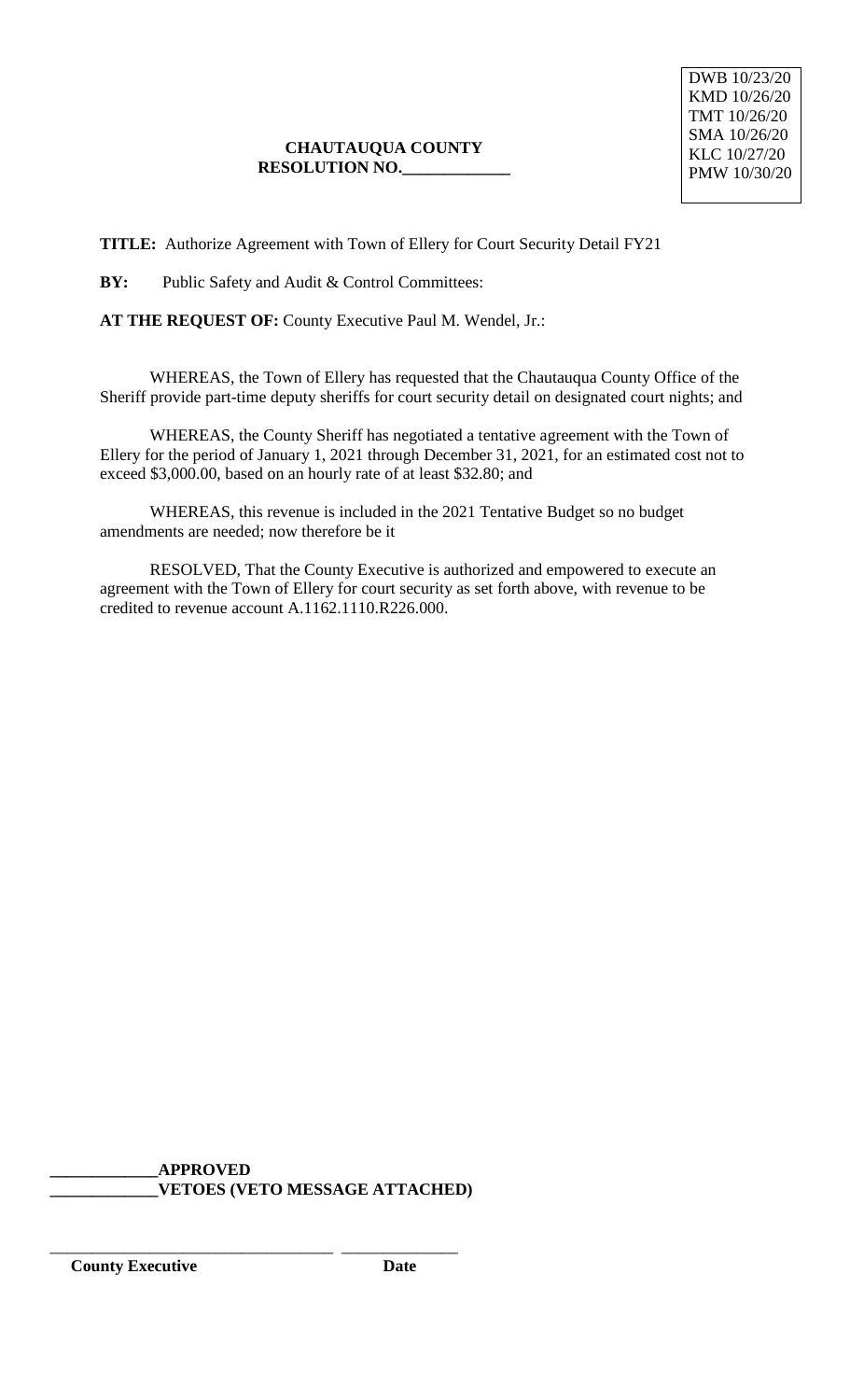DWB 10/23/20 KMD 10/26/20 TMT 10/26/20 SMA 10/26/20 KLC 10/27/20 PMW 10/30/20

**TITLE:** Authorize Agreement with Town of Harmony for Court Security Detail FY21

**BY:** Public Safety and Audit & Control Committees:

**AT THE REQUEST OF:** County Executive Paul M. Wendel, Jr.:

WHEREAS, the Town of Harmony has requested that the Chautauqua County Office of the Sheriff provide part-time deputy sheriffs for court security detail on designated court nights; and

WHEREAS, the County Sheriff has negotiated a tentative agreement with the Town of Harmony for the period of January 1, 2021 through December 31, 2021, for an estimated cost not to exceed \$4,000.00, based on an hourly rate of at least \$32.80; and

WHEREAS, this revenue is included in the 2021 Tentative Budget so no budget amendments are needed; now therefore be it

RESOLVED, That the County Executive is authorized and empowered to execute an agreement with the Town of Harmony for court security as set forth above, with revenue to be credited to revenue account A.1162.1110.R226.000.

**\_\_\_\_\_\_\_\_\_\_\_\_\_APPROVED \_\_\_\_\_\_\_\_\_\_\_\_\_VETOES (VETO MESSAGE ATTACHED)**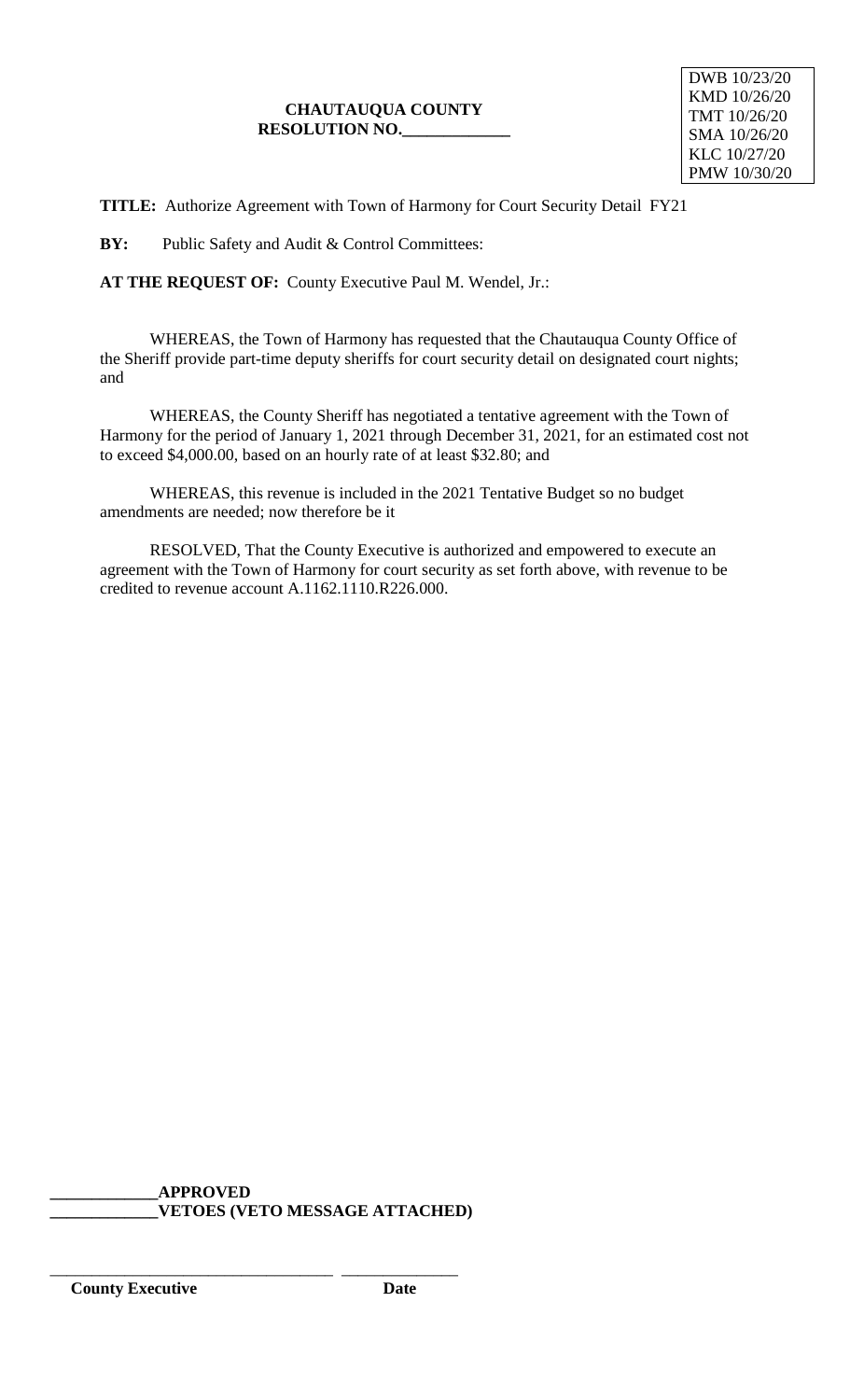DWB 10/23/20 KMD 10/26/20 TMT 10/26/20 SMA 10/26/20 KLC 10/27/20 PMW 10/30/20

**TITLE:** Authorize Agreement with Town of North Harmony for Court Security Detail FY21

**BY:** Public Safety and Audit & Control Committees:

**AT THE REQUEST OF:** County Executive Paul M. Wendel, Jr.:

WHEREAS, the Town of North Harmony has requested that the Chautauqua County Office of the Sheriff provide part-time deputy sheriffs for court security detail on designated court nights; and

WHEREAS, the County Sheriff has negotiated a tentative agreement with the Town of /North Harmony for the period of January 1, 2021 through December 31, 2021, for an estimated cost not to exceed \$8,000.00, based on an hourly rate of at least \$32.80; and

WHEREAS, this revenue is included in the 2021 Tentative Budget so no budget amendments are needed; now therefore be it

RESOLVED, That the County Executive is authorized and empowered to execute an agreement with the Town of North Harmony for court security as set forth above, with revenue to be credited to revenue account A.1162.1110.R226.000.

**\_\_\_\_\_\_\_\_\_\_\_\_\_APPROVED \_\_\_\_\_\_\_\_\_\_\_\_\_VETOES (VETO MESSAGE ATTACHED)**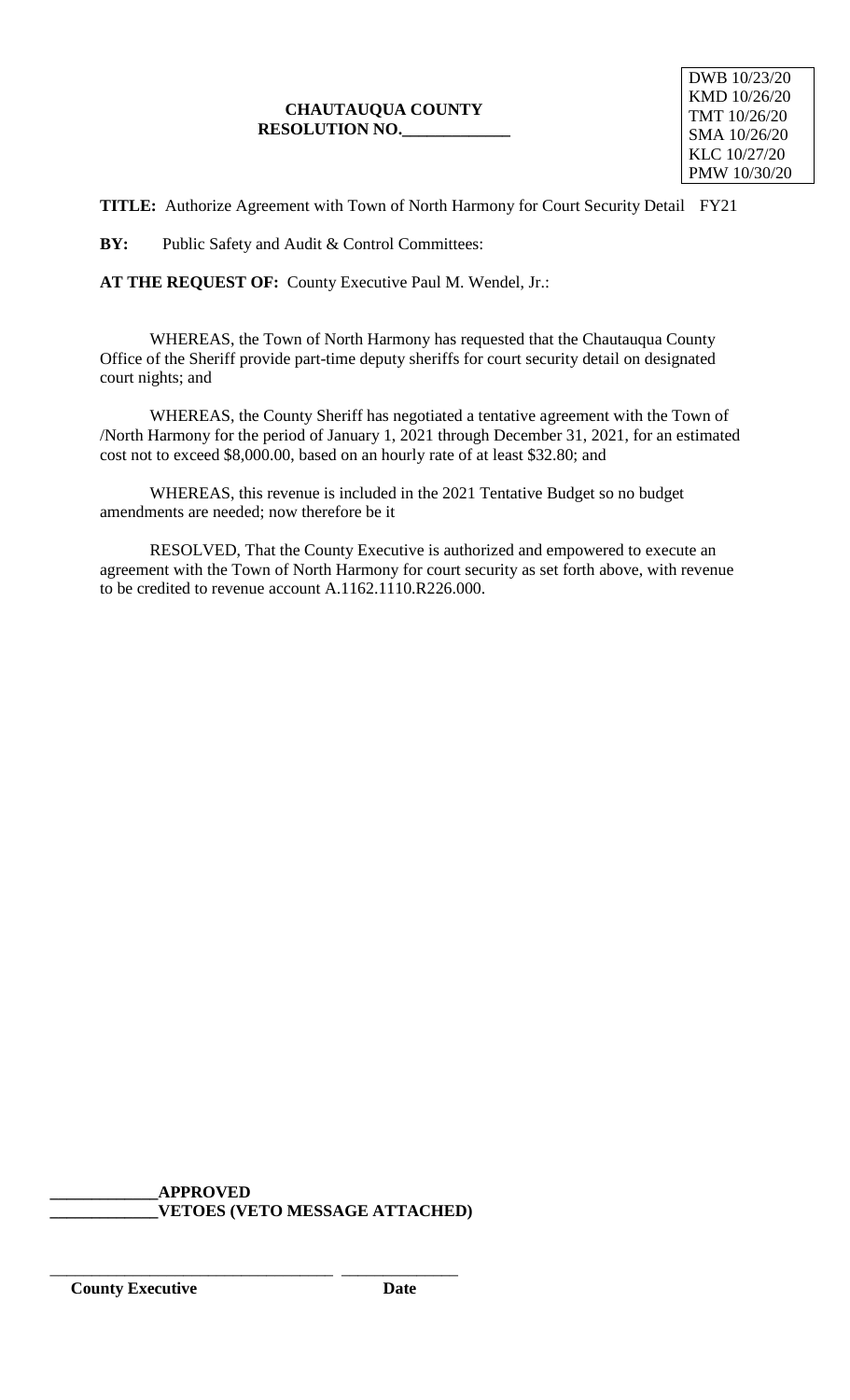DWB 10/23/20 KMD 10/26/20 TMT 10/26/20 SMA 10/26/20 KLC 10/27/20 PMW 10/30/20

**TITLE:** Authorize Agreement with Town of Kiantone for Court Security Detail FY21

**BY:** Public Safety and Audit & Control Committees:

**AT THE REQUEST OF:** County Executive Paul M. Wendel, Jr.:

WHEREAS, the Town of Kiantone has requested that the Chautauqua County Office of the Sheriff provide part-time deputy sheriffs for court security detail on designated court nights; and

WHEREAS, the County Sheriff has negotiated a tentative agreement with the Town of Kiantone for the period of January 1, 2021 through December 31, 2021, for an estimated cost not to exceed \$7,000.00, based on an hourly rate of at least \$32.80; and

WHEREAS, this revenue is included in the 2021 Tentative Budget so no budget amendments are needed; now therefore be it

RESOLVED, That the County Executive is authorized and empowered to execute an agreement with the Town of Kiantone for court security as set forth above, with revenue to be credited to revenue account A.1162.1110.R226.000.

**\_\_\_\_\_\_\_\_\_\_\_\_\_APPROVED \_\_\_\_\_\_\_\_\_\_\_\_\_VETOES (VETO MESSAGE ATTACHED)**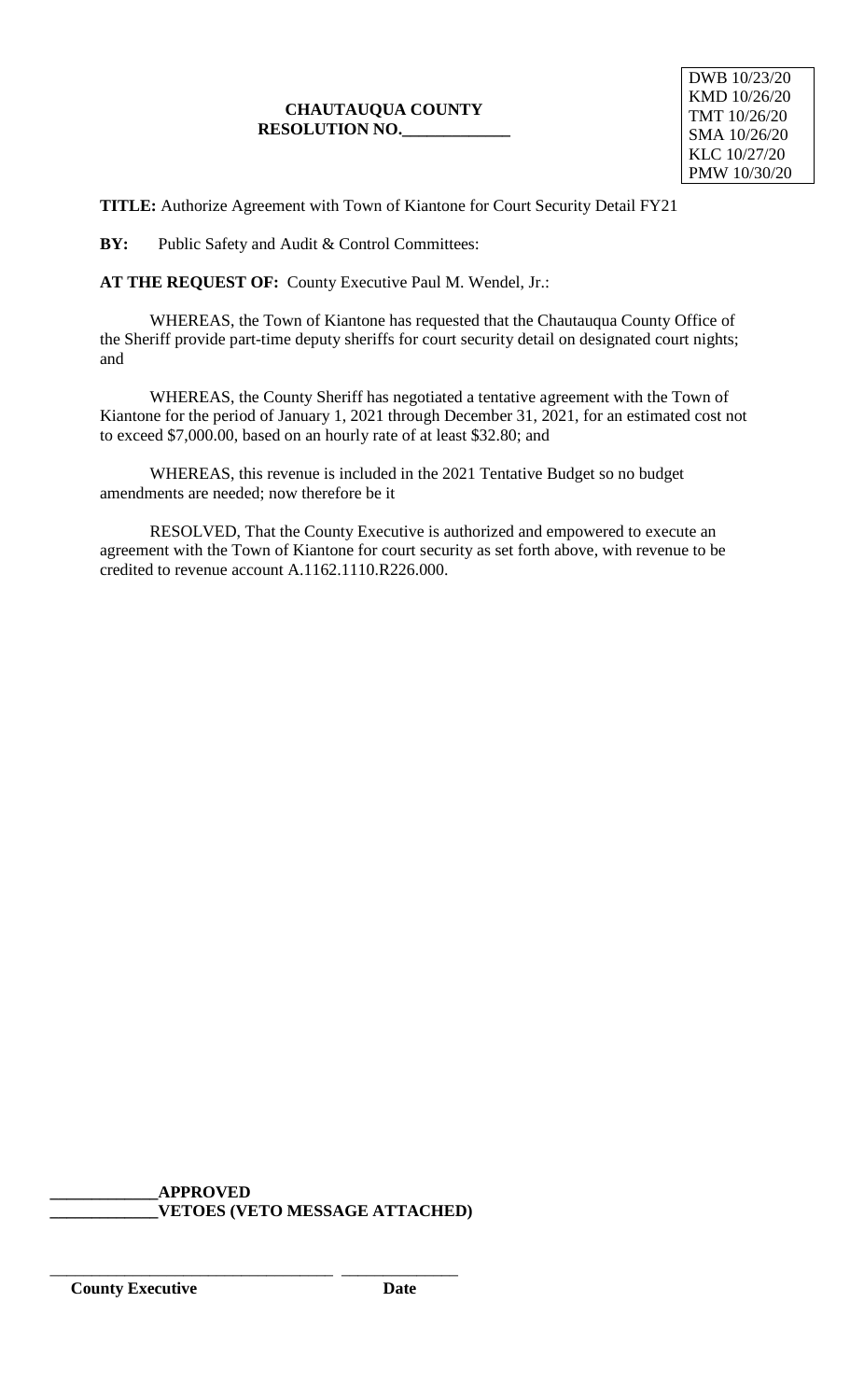DWB 10/23/20 KMD 10/26/20 TMT 10/26/20 SMA 10/26/20 KLC 10/27/20 PMW 10/30/20

**TITLE:** Authorize Agreement with Town of Mina for Court Security Detail FY21

**BY:** Public Safety and Audit & Control Committees:

**AT THE REQUEST OF:** County Executive Paul M. Wendel, Jr.:

WHEREAS, the Town of Mina has requested that the Chautauqua County Office of the Sheriff provide part-time deputy sheriffs for court security detail on designated court nights; and

WHEREAS, the County Sheriff has negotiated a tentative agreement with the Town of Mina for the period of January 1, 2021 through December 31, 2021, for an estimated cost not to exceed \$3,000.00, based on an hourly rate of at least \$32.80; and

WHEREAS, this revenue is included in the 2021 Tentative Budget so no budget amendments are needed; now therefore be it

RESOLVED, That the County Executive is authorized and empowered to execute an agreement with the Town of Mina for court security as set forth above, with revenue to be credited to revenue account A.1162.1110.R226.000.

**\_\_\_\_\_\_\_\_\_\_\_\_\_APPROVED \_\_\_\_\_\_\_\_\_\_\_\_\_VETOES (VETO MESSAGE ATTACHED)**